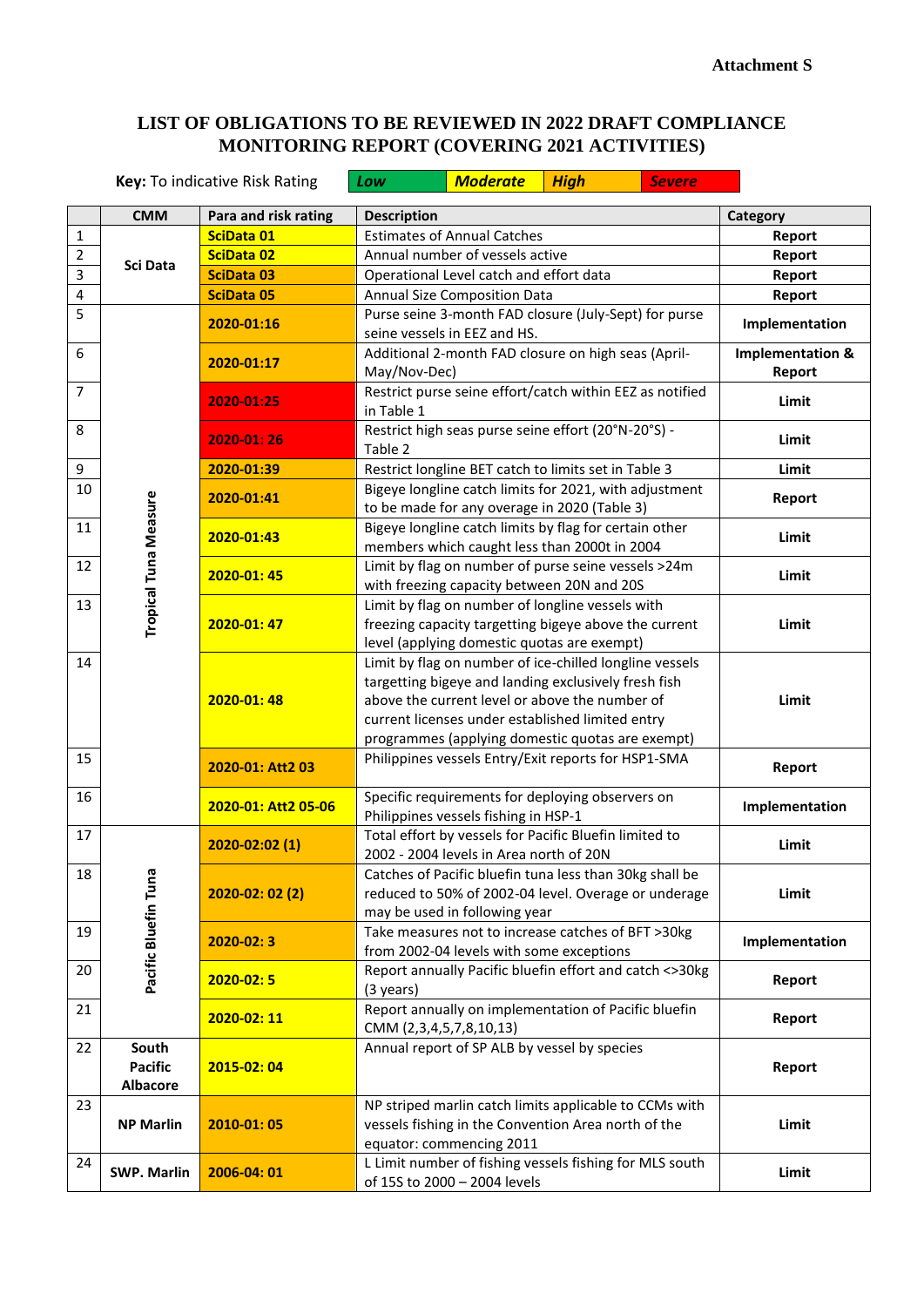|    | <b>CMM</b>                                                                                                                                                                                                                                                               | Para and risk rating  | <b>Description</b>                                                                                                                                                                                                                                                         | Category       |
|----|--------------------------------------------------------------------------------------------------------------------------------------------------------------------------------------------------------------------------------------------------------------------------|-----------------------|----------------------------------------------------------------------------------------------------------------------------------------------------------------------------------------------------------------------------------------------------------------------------|----------------|
| 25 |                                                                                                                                                                                                                                                                          | 2006-04:04            | Annual catches of MLS (bycatch), and annual numbers<br>of vessels fishing for MLS south of 15S and their catch<br>levels                                                                                                                                                   | Report         |
| 26 |                                                                                                                                                                                                                                                                          | 2009-03:01            | Limit number of vessels fishing for SWO south of 20S<br>to the number in any one year between 2000-2005                                                                                                                                                                    | Limit          |
| 27 | Swordfish                                                                                                                                                                                                                                                                | 2009-03:02            | Limit the catch of SWO by its vessels in area south of<br>20S to the amount in any one year during 2000-2006                                                                                                                                                               | Limit          |
| 28 |                                                                                                                                                                                                                                                                          | 2009-03:03            | CCMs shall not shift their fishing effort for SWO to the<br>area north of 20°S                                                                                                                                                                                             | Limit          |
| 29 | 2009-03:08                                                                                                                                                                                                                                                               |                       | Report annually on total catch and effort for SWO S<br>20°S                                                                                                                                                                                                                | Report         |
| 30 | 2018-06:03                                                                                                                                                                                                                                                               |                       | CCMs should only allow its fishing vessels to be used<br>for fishing, if properly authorised                                                                                                                                                                               | Implementation |
| 31 | <b>RFV</b><br>2018-06:09                                                                                                                                                                                                                                                 |                       | Submission by Member to ED a list of all vessels on<br>national record in previous year, noting "fished" or<br>"did not fish" for each vessel                                                                                                                              | Report         |
| 32 | <b>VMS</b>                                                                                                                                                                                                                                                               | 2014-02: 09a          | Fishing vessels comply with the Commission standards<br>for WCPFC VMS including being fitted with ALC/MTU<br>that meet Commission requirements                                                                                                                             | Implementation |
| 33 | 2014-02: 09a VMS<br><b>SSPs 2.8</b>                                                                                                                                                                                                                                      |                       | Provision of ALC/MTU 'VTAF' data                                                                                                                                                                                                                                           | Implementation |
| 34 |                                                                                                                                                                                                                                                                          | 2009-06:11            | Annual report on all transhipment activities covered<br>by this Measure (including transhipment activities that<br>occur in ports or EEZs) in accordance with the<br>specified guidelines (Annex II)                                                                       | Report         |
| 35 |                                                                                                                                                                                                                                                                          | 2009-06:29            | Limit on purse seine vessels transhipment outside of<br>port to vessels that have received an exemption from<br>the Commission. Where applicable, flag CCM<br>authorisation should be vessel-specific and address<br>any specific conditions identified by the Commission. | Limit          |
| 36 | Transhipment                                                                                                                                                                                                                                                             | 2009-06:34            | Ban on high seas transshipment, unless a CCM has<br>determined impracticability in accordance with para<br>37 guidelines, and has advised the Commission of<br>such.                                                                                                       | Limit          |
| 37 |                                                                                                                                                                                                                                                                          | 2009-06:35 (a) (ii)   | Flag State's notification to the Secretariat on its flag<br>vessels that are authorised to transship on the high<br>seas                                                                                                                                                   | Report         |
| 38 |                                                                                                                                                                                                                                                                          | 2009-06: 35 (a) (iii) | WCPFC Transshipment Advance Notification (including<br>fields in Annex III)                                                                                                                                                                                                | Report         |
| 39 |                                                                                                                                                                                                                                                                          | 2009-06: 35 (a) (iv)  | <b>WCPFC Transshipment Declaration (including</b><br>information in Annex I)                                                                                                                                                                                               | Report         |
| 40 | Notification of charter arrangements made to the ED<br>2019-08:02<br><b>Charter</b><br><b>Notification</b><br>Report annually to ED the catch and effort of<br>s<br>chartered vessels in the previous year (unless<br>2019-08:07<br>specifically provided in other CMMs) |                       | Report                                                                                                                                                                                                                                                                     |                |
| 41 |                                                                                                                                                                                                                                                                          |                       |                                                                                                                                                                                                                                                                            | Report         |
| 42 | 2018-04:06<br>Sea turtles                                                                                                                                                                                                                                                |                       | CCMs to require longline vessels to carry and use line<br>cutters and de-hookers to handle and promptly<br>release sea turtles, as well as dip-nets where<br>appropriate                                                                                                   | Implementation |
| 43 |                                                                                                                                                                                                                                                                          | $2018-04:07(a)$       | Sea Turtle mitigation requirements for shallow-set<br>longline vessels                                                                                                                                                                                                     | Implementation |